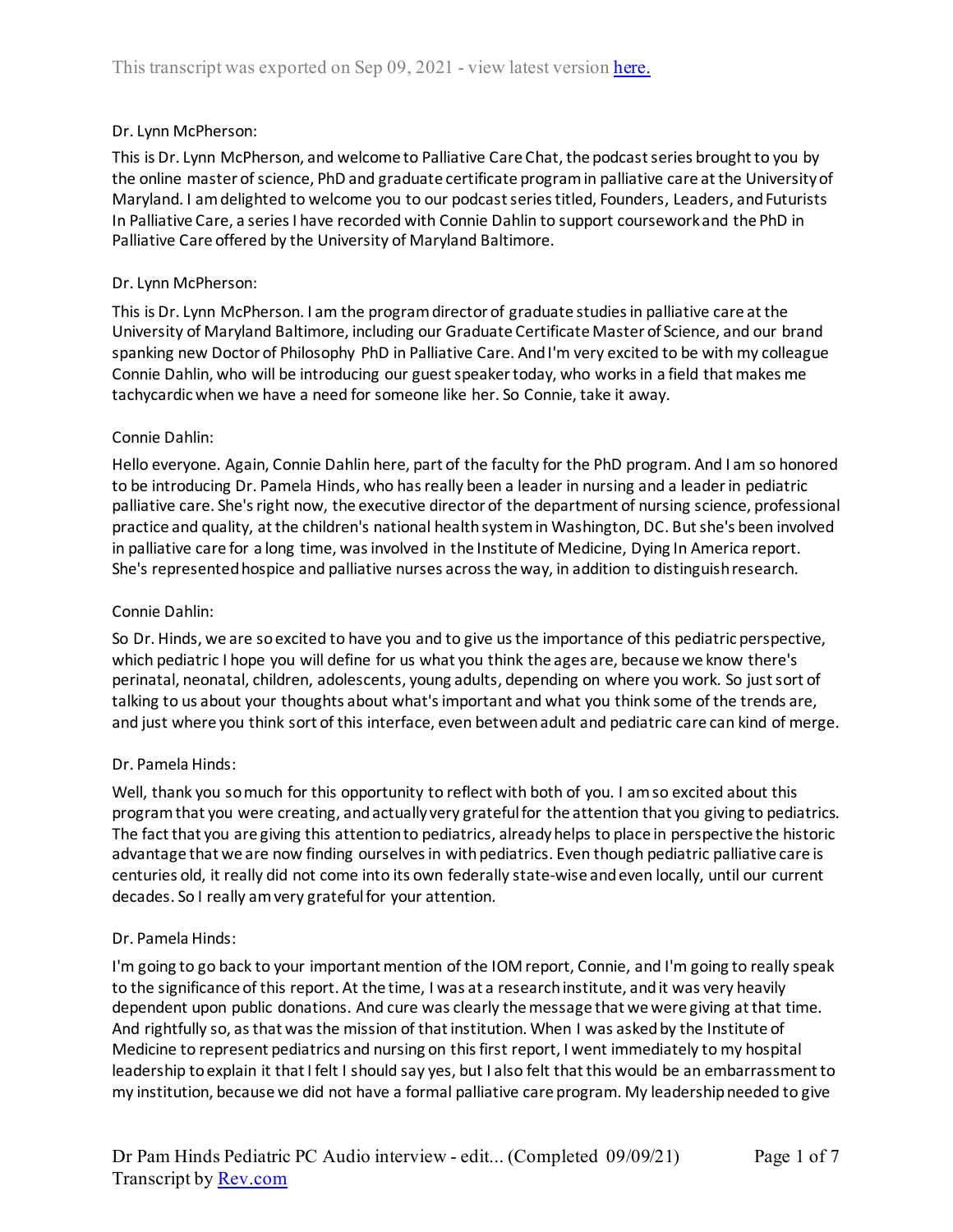thoughtful consideration of that request and decided it was important enough to risk public embarrassment. And so there began my relationship then with the Institute of Medicine, now, of course the National Institutes, National Association of the Sciences and Engineering and Medicine.

## Dr. Pamela Hinds:

That report, which came out in 2003 was a landmark. In essence, what we learned in was course the sorrow and suffering that aligns with children who have a fatal or life-threatening illness and who are unlikely to survive. We had however, very little data for that report in terms of empirically-based. We had experientially based data. We had important historic work that had been done by a real pioneer, Dr. Ida Martinson, who actually created one of the first home studies in America, where nurses would have beepers 24 hours a day, to be on call for families who chose to take their child home, when it was quite clear that the child would not live much longer. And her findings were persuasive about the comfort that this program gave, the likelihood of parents using it. And there began then a research initiative for all of us across many disciplines.

#### Dr. Pamela Hinds:

To continue that story about coming from a research institution, I then came back from the IoM experience, and began very carefully planning for a palliative care initiative in our facility. And to do that, I, each year brought forward the offer to our leadership, to conduct a culture analysis, to see where we should do certain strategies to promote palliative care in pediatrics, and where we might want to be careful. And for seven years, we later wrote about this experience and labeled it, the Zigzag Experience of Creating Palliative Care Programming In a Hospital Setting. I was told by leadership, "Not this year, why don't you do a little more of this and a little more of that, so you can hear the zigzag." And in particular, knowing the culture of my setting, I knew I needed to get independent funding for palliative care research. And indeed we did.

#### Dr. Pamela Hinds:

And the more we did that, the more persuasive it became, and more in alignment with our institutional values and goals. And one night I got a phone call saying, "All right, tomorrow have on my desk, your business proposal for this program." I said, "Absolutely." And did. And as good luck would have it, our CEO made an appointment to meet with me about this culture analysis and the business plan. A bit of an anecdote on that day, I was welcoming 60 new employees. And in my enthusiasm in describing the benefit of research for children with a life-threatening illness, my skirt fell off to the ground. And as it so happened, that was the evening that I was to meet with the CEO, to ask him to champion pediatric palliative care in our cure-directed facility. And I went of course, to his office for this evening appointment. And I said to his stalwart assistant, "Mary, how has his day been?" And she went, "Oh," and turned away and could not even look upon me. And I thought, "Oh my goodness." So as I walked into his office, he said, "You'd best closed the door." And I sat down and he said, "Today of all days, it's been a horrible day. And you're asking me for all this money to start a palliative care program. Are you sure that you want to go through with this?"

# Dr. Pamela Hinds:

I said, "Indeed, I do." And he said, "I've read all your documents." And then at this very sober somber man, began to fight a smile. And of course I said, "Art, what is this?" And he said, "I heard about the skirt." And I thought, "Oh no, I've lost all my negotiating edge". But in fact, he said to me, "I'm going to champion this with a board." And he did. And I would like you to believe, of course, that the culture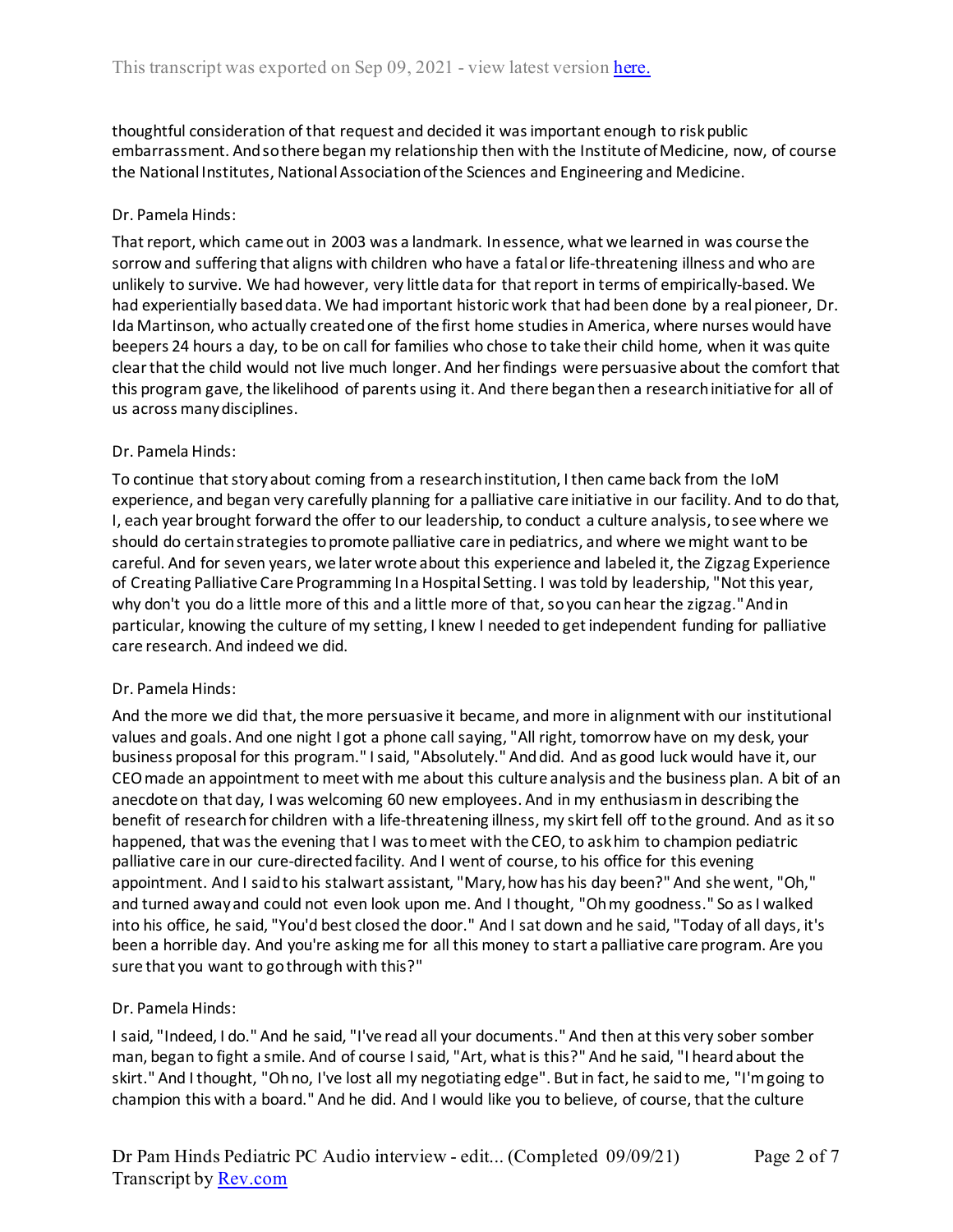analysis, the business plan were the persuasive elements, they were helpful. But he was also experiencing his own palliative care needs with a very ill family member. And I think sometimes circumstances help us to bring forward the fact that children do suffer, children do die. And if they do, everyone around them does too.

# Dr. Pamela Hinds:

So that IOM report had a profound effect on funding for pediatric palliative care research. And it was funding that we needed and the NIH stepped forward with good courage, and in particular, the National Institute of Nursing Research was designated to be the point place for funding for this kind of research. And there began a whole new decade of a focus on children's symptoms, measurement, interventions, management, and how to bring research into clinical care of suffering children.

# Dr. Pamela Hinds:

And we adopted, in response to your important question about age, the NIH definition, which at that time was zero, birth, to age 21. As you know, that definition has been expanded by other associations up to the age of 36. So it's a very wide age then, at this point in time, and that's attributed to now children who would have died at birth or very young, are surviving and they're surviving into adulthood. They are not necessarily surviving fully cured or without troubling functional impairments, but they are surviving. And we in pediatrics feel responsible for following them, and doing all that we can to make their lives as positive as possible.

### Dr. Pamela Hinds:

So then the second report that came out from the IOM, Dying In America, was a blend of adult and pediatric palliative care experts. And again, I had the privilege of serving on that panel. And as often happens with pediatrics, I was told you can write a small piece that will be called other, and the rest of the texts will be about adults. And I said, "Do you know at one time that might've been very fitting because we, at that time, did not have much data, but this is different now. We have data. We know about children's symptoms, functional impact, suffering, and I can write something for every chapter." And indeed, those of us who represented pediatrics on that panel, in particular, Dr. Phil Pizo and me, wrote something for every chapter. And that became another landmark indicating how far pediatric palliative care had come. And as you know, we now have a third of working group. It's a round table, also sponsored by the national academies. And pediatrics is very actively involved in that particular round table. And we are producing regularly workshop summaries in paperback form, documents that I think will be very helpful for your students, your learners, for sure.

# Dr. Pamela Hinds:

So where are we going then with pediatric palliative care? And where is the interface between adult and pediatric care? What we recognize in pediatrics is that children continue to suffer and they continue to die. And we recognize that increasingly children are dying in their home settings. So it used to be at one time that in the high nineties, the percentages than was for children dying in the hospital. And that has decreased every decade for the past three decades. And it's now much more likely that 60 to 62% of children are dying in the hospital many times after the stay in a critical care unit, and only then has palliative care begun. But then at least then a much higher percentage of children who were dying in the home. And this is where the interface begins between pediatrics and adult care.

# Dr. Pamela Hinds: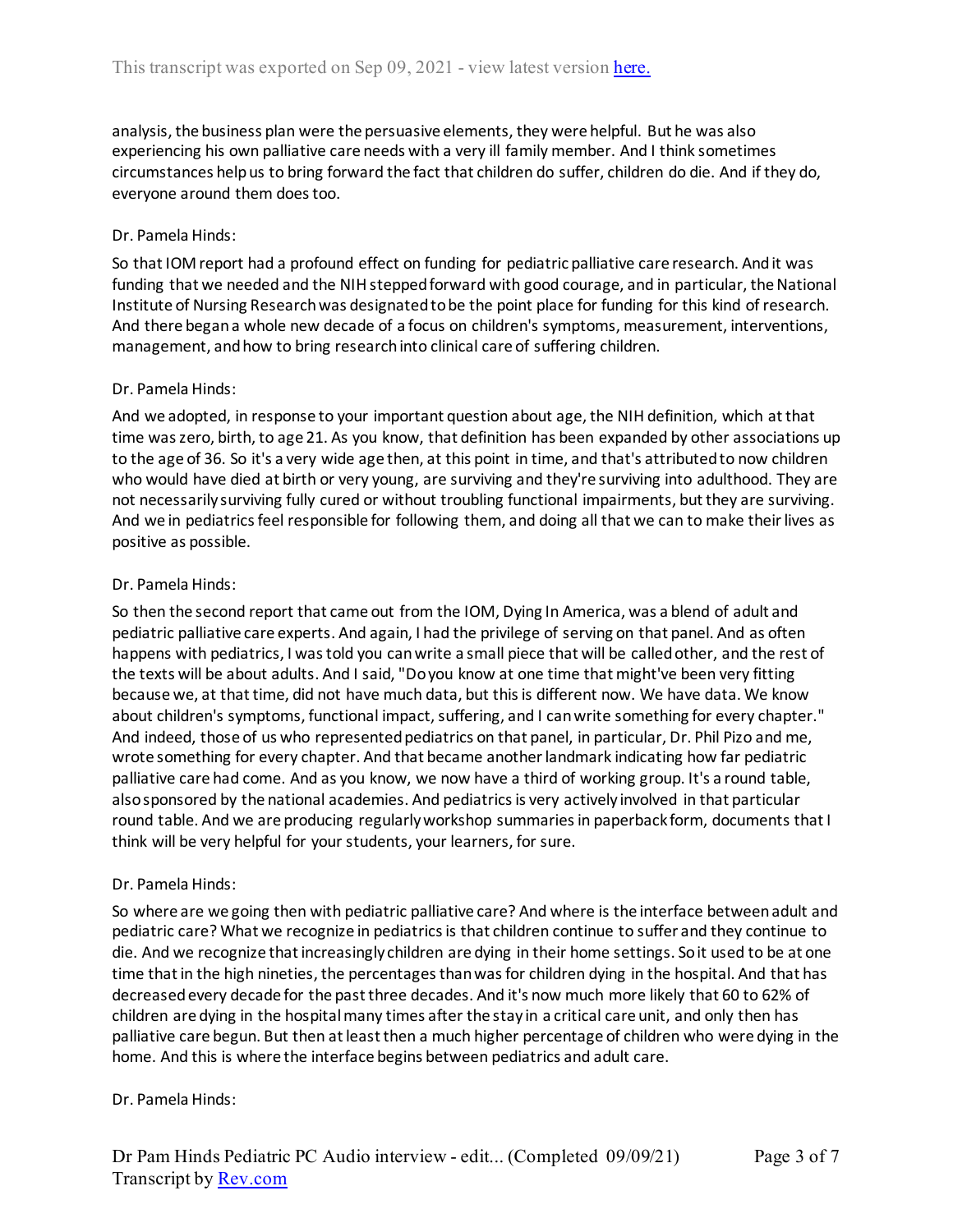It's very hard to find prepared pediatric healthcare providers in hospice settings, even though it feels in our specialty that far too many children suffer, far too many children die, it is still the rarity. And so it's more likely then that the greater numbers are in adults who are suffering and dying. And therefore, understandably hospices are geared to that patient population and their families are still geared towards taking care of the ill child, the ill child's family and the ill child's home care providers, professionally and family. That means we're developing curriculum to offer to what are typically the providers of adult healthcare, to prepare for providing care for children. And in particular, I'd like to mention people like Dr. Debbie LaFond, Dr. Deb Fischer, Dr. Kathy Perko who have created home curriculum to help prepare the adult provider to take care of the very ill child, as well as the ill child's family and their adult home-based professional caregivers.

# Dr. Pamela Hinds:

We have taken full advantage of tele-health in this regard. So the curriculum is often offered by telehealth. But now when families indicate they would prefer to take their child home from the hospital, we are doing an official handoff so that we can still be present to an extent for the child who's going home, who knows us. And this work has been published by Dr. Meagan Weaver, and she's done a terrific job of documenting what happens when you do that handoff from the hospital-based pediatric team to the adult based provider, family and the child. And in her work, she's been able to document that the children are delighted that they're not forgotten by the hospital-based team. So here we are on the screen in their homes, and they think this is pretty terrific.

### Dr. Pamela Hinds:

What we think is also pretty terrific is that we are no longer just talking to one family caregiver who's at the hospital. We are talking to sometimes a room full of people who are taking care of this child. So it's the family that lives with the child, it's the extended family who's going to be involved in the care, it's the neighbors. And they are all very eager to learn what they can do, but they shouldn't do. And then there are the home hospice providers, the home visiting nurse, et cetera, in the room who are learning from us as well. It's an incredibly positive experience to be able to do what we consider to be somewhat of a handoff, doing it live and doing it more than once. And that's what telehealth is allowing us to do in that interface. So the interface now has a formal curriculum, and also has a pediatric presence in the room during care. And that has seemed to be a very comfortable place that we have achieved at this point in time.

#### Dr. Pamela Hinds:

Now, let me be sure I stop there so you can ask me questions.

# Connie Dahlin:

Well, I think that's been lovely of sort of thinking about that because I think, Dr. Hinds the interesting part for me of recognition and sort of this highlight, as you know, I edited the NCP guidelines, and we're very deliberate starting in 2009 to kind of start adding that pediatric content, and it moving from the hospital now to kind of the community, I also think about the interesting part that I've been having this discussion, at least within nursing and sort of in medicine is that, the care that we approach is really the same. We in adults have a lot to learn from pediatrics in this family centered care, because pediatrics has done it so well. I think the challenge that I've been sort of saying is, so we think about the assessment process, it's the same. But then how do we apply it? Because I think in pediatrics, when we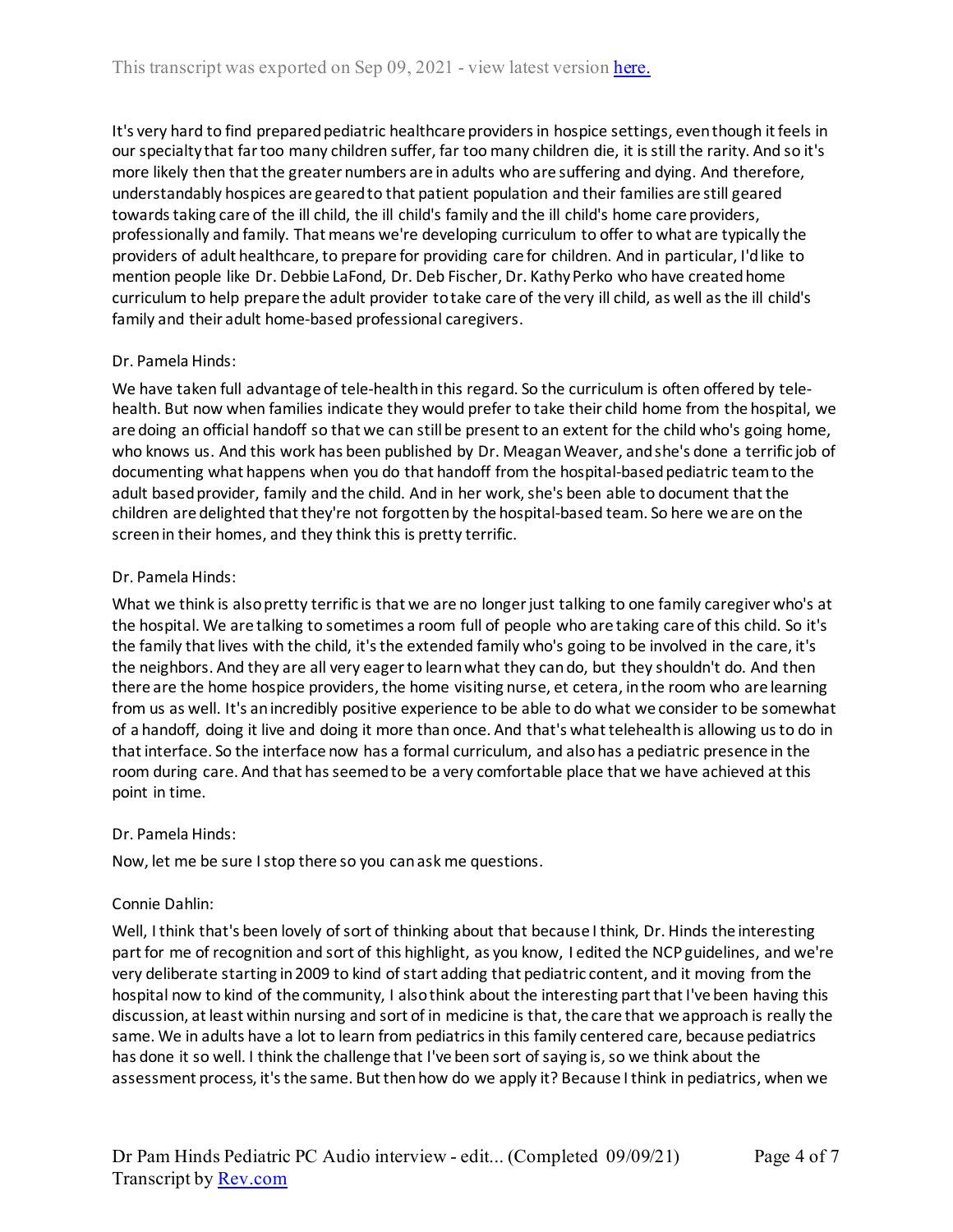think about applying it to children, that's a special population. Applying it to geriatrics as a special population.

### Connie Dahlin:

And it's been interesting, these discussions that I've had of saying, oh, but we're different. I'm like, "Well, but we're all healthcare providers. So we're all coming from the same learning part." And so sometimes I think that there's a lot of work of us trying to show our commonalities instead of always highlighting our differences. And I'd just be curious what some of your thoughts are about if you agree with that or not, or if there's other ways we need to look at it and kind of keep moving things forward.

### Dr. Pamela Hinds:

Well, I appreciate your words a lot, Connie. And I certainly can remember the effort that pediatrics gave to making the distinction between children and adults. Because at one time it didn't appear in care that we made much of a distinction; same rules, same approach, medicines not particularly tested for use in children, but based upon use in adults and so on. So there has been a concerted effort to say children have important differences, and therefore the government, product companies, the FDA, need to make special requirements to protect the wellbeing of ill children. And so we think that all of that effort gone into labeling, et cetera, was greatly needed. I think there are also advantages to working together across the age spectrum, across the diagnosis spectrum, across the illness spectrum.

### Dr. Pamela Hinds:

What we now experience in pediatrics is for us remarkable in that the children quite sincerely who died within usually 48 hours of birth are living, and into adulthood in some instances. We need to be working together to treat together. I do think that there is much to be gained by that kind of collaborative approach. I would share that at this point there remains, and I recently did another presentation to really treasured colleagues at the FDA, about children's patient reported outcomes. And as you know, this work is built upon decades of instrumentation, where we have carefully assessed psychometric properties, carefully looked at how these instruments perform within active clinical settings. And at the end of the presentation, a very remarkable individual said, "But as you know, we really can't trust children to be able to tell us what they're experiencing."

# Dr. Pamela Hinds:

So even though there's such strong evidence, such strong scientific foundation to dispute that, it is important for us to know that it's a belief out there still, and even amongst the most well-informed individuals in science. So we still need to anticipate that children will be treated differently, and how we might involve adults in their own care. Children are clear when they want to be involved and when they don't want to be involved. And they are quite able to tell us yes, no, and why. And so it's important to give them the opportunity to give us those responses, to guide our care, to be the best that we can be.

# Connie Dahlin:

I'm sort of still thinking in of what you just said, that children can't be trusted. And yet I keep thinking there is very well, there's also sometimes such an honesty because they haven't been taught to kind of have this filter. And so, in fact, they're probably more honest than anybody, in different time periods. Certainly you can imagine adolescents what's going on or whatever. But that is just fascinating. As you think about the future, are there particular areas... I mean, it sounds like we still need to do some work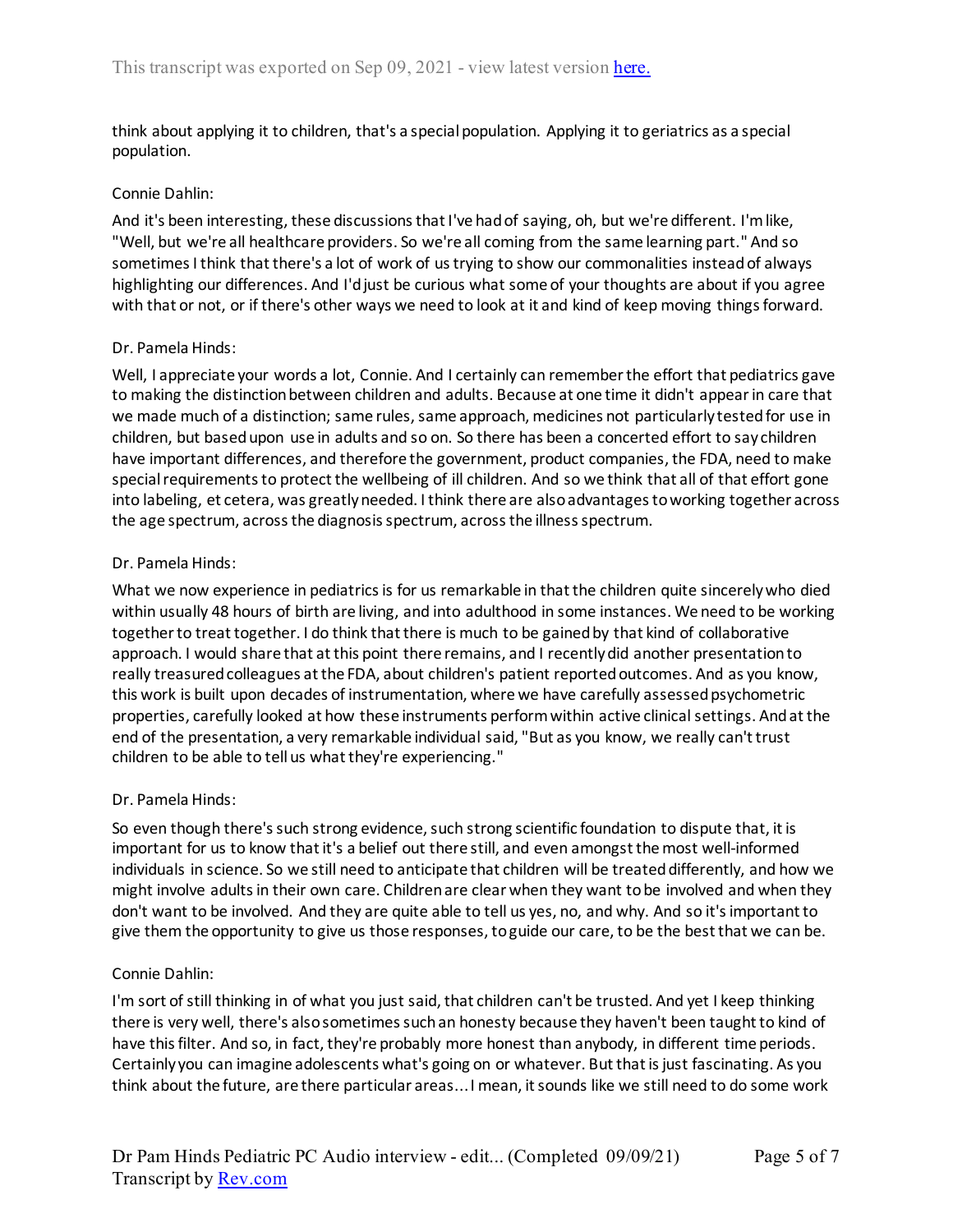about understanding children's decision-making almost. But are there other future areas that you think are going to be very important on the horizon?

### Dr. Pamela Hinds:

I think coming to us on the horizon is a different way of analyzing symptom data and a different way of analysts and function data, so that we can literally much more quickly, much more succinctly know if this child is in a high suffering profile, a medium, or a low suffering profile, and treat accordingly. And that is going to propel our assessments and our interventions forward in a much more rapid manner, because it's going to be simplified and much more useful than giving a clinician scores. From four to 11 different instruments or items, we will be giving one score. And I'm pretty excited about that advance that is coming from research. And that will be with us very soon and readiness for trialing in clinical care.

#### Connie Dahlin:

Wonderful.

### Dr. Pamela Hinds:

Yeah, I agree with you. I am so happy about that, Dr. Peterson, it's just a real advance for us. So that's definitely coming. Definitely coming now and in place already is inserting the child voice into cancer clinical trials. And in years past, that was a separate research study, not embedded. Now, under current cooperative group leadership, particularly the chair, Dr. Doug Hawkins, these are moving into embedded-ness, and that's a second real advance for the child voice during serious illness.

### Connie Dahlin:

Lynn, do you want to ask the last question?

#### Dr. Lynn McPherson:

I do. In like one minute or less, what advice would you give our PhD students as they're moving forward into their new career? And most of them are not pediatric specialists. What advice would you give them?

#### Dr. Pamela Hinds:

I really believe in teams. And that means if the best care is given by a team, and I believe it is, then to be part of a team. And I believe if the best care was given by a team, the best science is done by a team, and it should be in kinship with each other. So that means looking for your partners who share your values, your ideas, respect what you bring to the table, and are all about supporting where you want to go with your own ideas and your own career, and where you can be a part of supporting the career and ideas of others. So team in many ways, is what I would recommend.

#### Dr. Lynn McPherson:

You're such a kind and gentle and obviously brilliant person. I want to kidnap you and make you come live in my house. There's a treat, right?

Dr. Pamela Hinds:

I'm glad Lynn did that false impression.